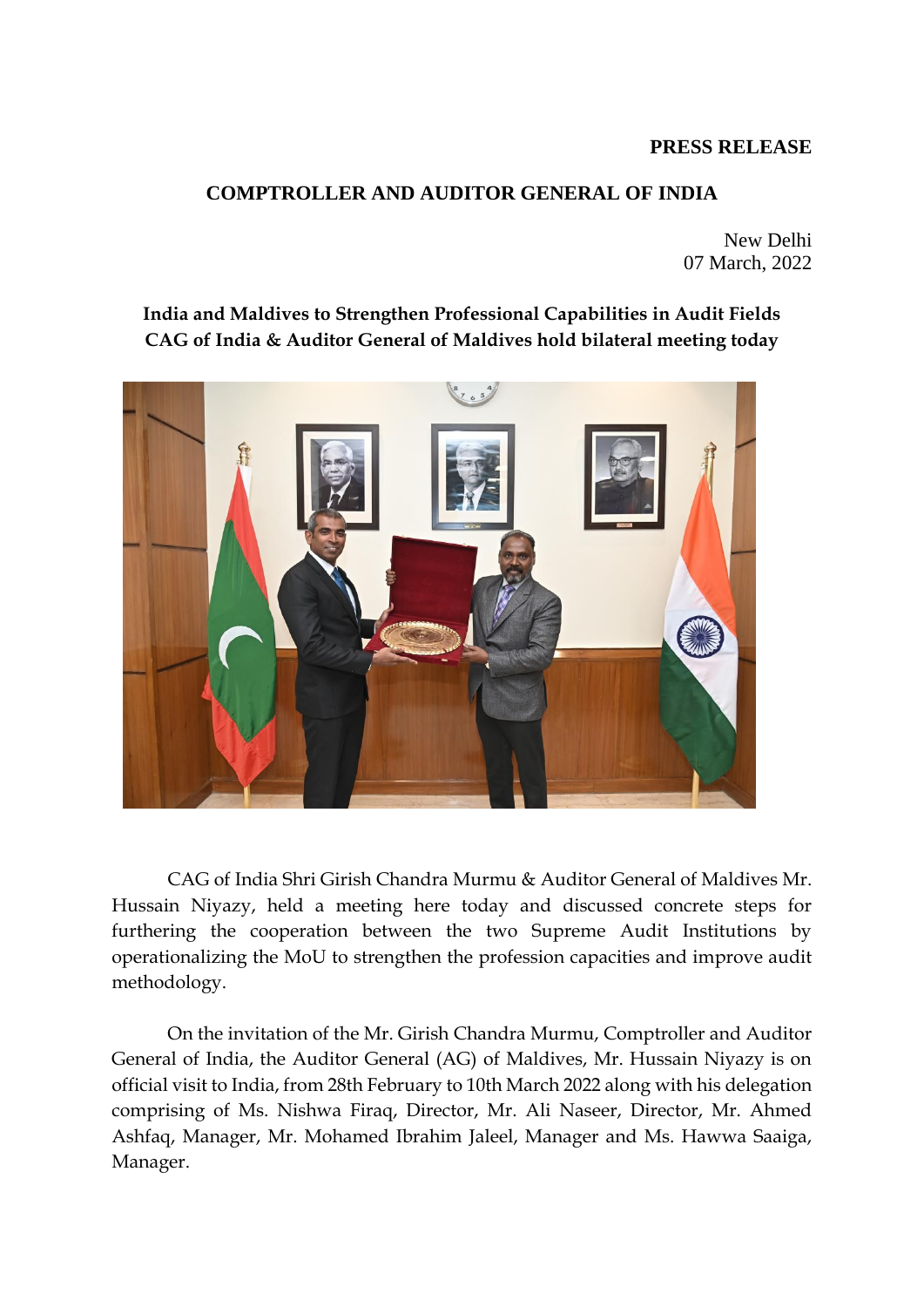Mr. Murmu reiterated his commitment to share knowledge and capacity development, under the aegis of the MoU, by offering to host members from SAI Maldives for customized training programmes at the training institutions – the National Academy of Audit and Accounts (NAAA), Shimla, International Centre for Information Systems and Audit (iCISA), NOIDA, and the International Centre for Environment Audit and Sustainable Development (iCED), Jaipur.

Auditor General, Mr. Niyazy also expressed his sincere gratitude towards CAG of India for inviting and hosting him and his delegation. He and his delegation felt honoured and privileged to visit India and thanked the CAG for the generous hospitality and excellent arrangements made to receive them.

Auditor General, Mr. Niyazy recalled signing of the MoU, in October 2021, to further strengthen the cooperation between our SAIs in the areas public audit, to enhance our ability to achieve the objective of holding our respective governments to account for stewardship of public resources.

Auditor General, Mr. Niyazy further emphasized that the signing of the MoU was a testament to the long-standing friendship and brotherhood between our two countries. He was pleased to note that both SAIs are making commendable progress in terms of taking the necessary steps towards achieving the objectives of the MoU and developing the necessary capacities of our staff.

Auditor General, Mr. Niyazy also mentioned that they have been a recipient of many capacity development opportunities offered to their country by the Government of India and the esteemed institution of SAI India has always graciously provided the necessary technical expertise and support in training their staff in the training facilities of SAI India.

Mr. Murmu emphasized the role of technology, in today's rapidly changing world, which constantly create fresh avenues for audit and make audits more efficient. He was confidence that the exchange of knowledge and capacity development initiatives would equip between both the SAIs in use of emerging technologies for auditing.

Mr. Murmu also made a mentioned of the Public Accounting System of the Maldives, which was rolled out in 2009, being a centralized and automated accounting system that uses System Application Product (SAP) and the interest shown by the Auditor General in collaborating with SAI India to develop capacity in their SAI for auditing internal revenue management through SAP.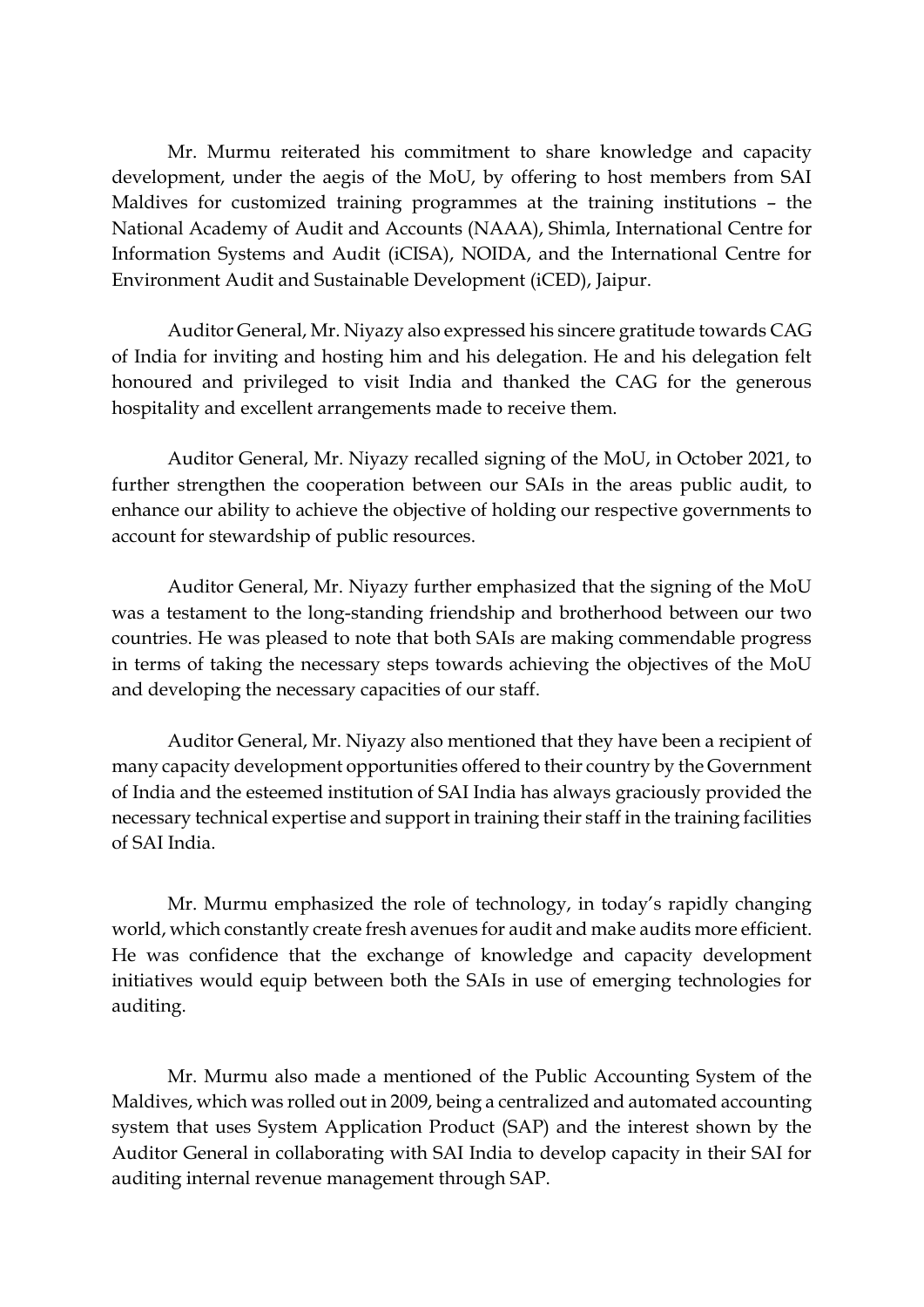CAG offered customized training programs on IT Audit/SAP for participants of SAI Maldives either at iCISA, Noida or at SAI Maldives depending on mutual convenience.

While revisiting his discussions held with the CAG in Maldives, Mr. Niyazy reiterated that they are in great need of enhancing their existing performance audit and information systems audit capacities. Furthermore, as SAI Maldives has recently established an environmental audit unit, their capacity to conduct high quality environmental audits needs strengthening; these areas of audit are among their key priorities.

Auditor General, Mr. Niyazy expressed happiness for being associated with a renowned and well-established institution like SAI India. He was also appreciative of the fact the SAI India, with its proud history and long-standing tradition of being at the forefront of embracing technology, has contributed immensely to the development of the practice of public sector auditing. Auditor General, Mr. Niyazy was gracious in commending SAI India for the heights it continues to reach.

Auditor General, Mr. Niyazy viewed that they have signed the MOU at the most opportune time given their strategic shift towards future relevance which requires them to cater to the demands of the knowledge economy and sustainable development.

Auditor General, Mr. Niyazy mentioned that they had the honour of touring the National Academy of Audit and Accounts in Shimla which was an enriching experience for them. He and his team was impressed by the quality of training facilities and programs conducted by the Academy. Auditor General express desire to explore the possibility of their officers being enrolled in the international engagement programs as such an opportunity would enable their staff to develop new skills and acquire new knowledge relevant to their areas of responsibility.

Mr. Murmu offered to explore participation of one or two officers of SAI Maldives in Orientation Training Programmes (OTPs) along with our IA&AS officers at NAAA, Shimla. This is currently being done for Officers of SAI Bhutan under the Indian Technical and Economic Cooperation (ITEC) and training two officer trainees from SAI Maldives under the TCS Colombo Plan of ITEC, with SAI India's IA&AS Officer Trainees for 54 weeks at the National Academy of Audit and Accounts, Shimla.